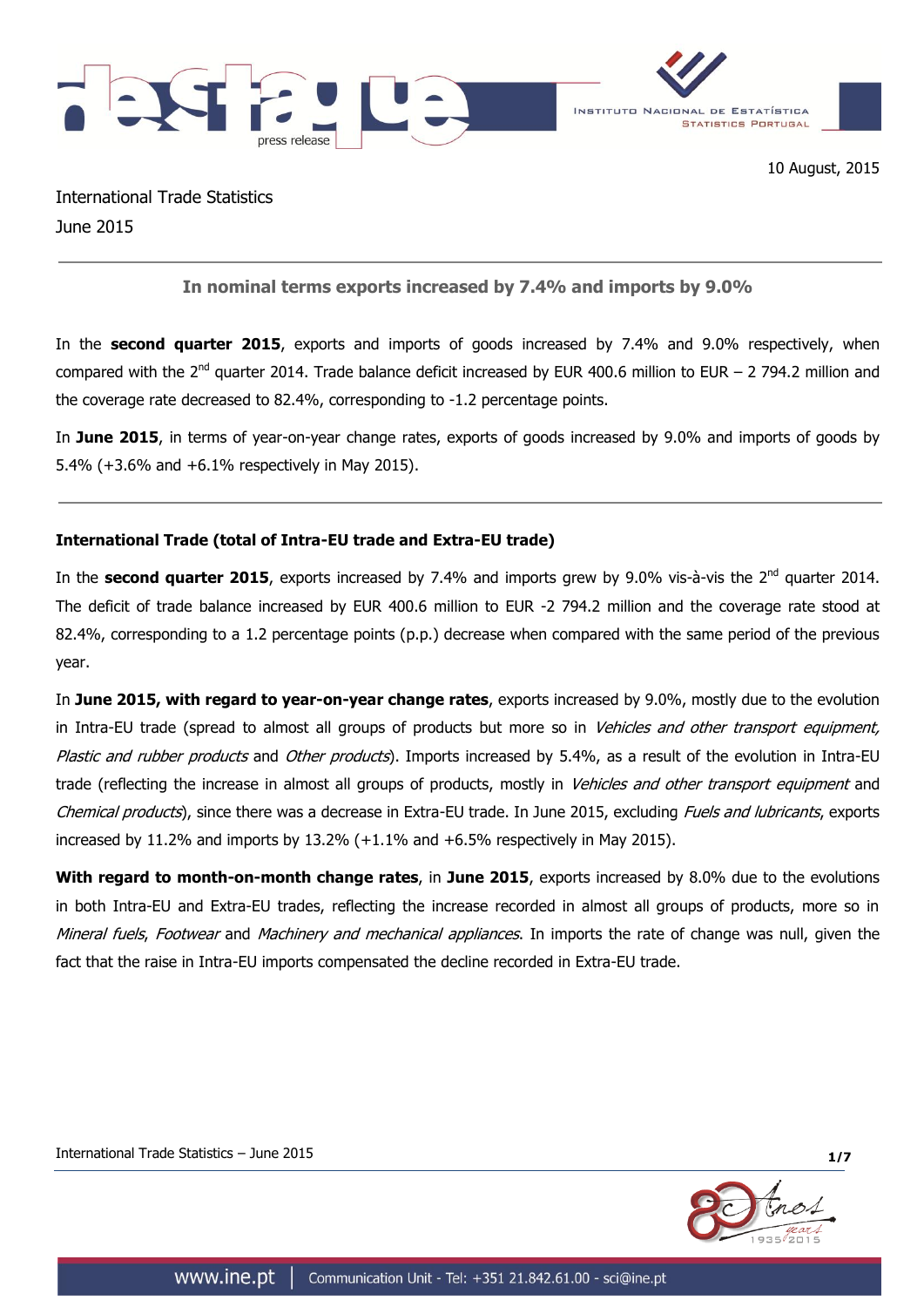

**GROWTH RATE APR 14 to JUN 14 APR 15 to JUN 15 %** INTERNATIONAL Exports (FOB) 12 173.6 13 078.8 7.4 Imports (CIF) 14 567.2 15 872.9 9.0 Trade Balance -2 393.6 -2 794.2 Coverage rate (%) 83.6 82.4 INTRA-EU Exports (FOB) 8726.7 9 495.1 8.8 Imports (CIF) 10 809.7 11 874.0 9.8 Trade Balance **-2 083.0** -2 378.8 Coverage rate (%) 80.7 80.0 EURO ZONE Exports (FOB) 7 304.7 8 018.4 9.8 Imports (CIF) 9768.1 10 690.5 9.4 Trade Balance **-2 463.4** -2 463.4 Coverage rate (%) 74.8 75.0 EXTRA-EU Exports (FOB) 3 446.9 3 583.6 4.0 Imports (CIF) 3757.5 3999.0 6.4 Trade Balance - 310.6 -415.3 Coverage rate (%) 89.6 EXCLUDING FUELS AND LUBRICANTS Exports (FOB) 3 017.4 3 102.0 2.8 Imports (CIF) 1945.3 2 134.0 9.7 Trade Balance 1 072.1 967.9 Coverage rate (%) 155.1 145.4 **GLOBAL DATA € Million**

#### **Intra-EU trade**

In the 2<sup>nd</sup> quarter 2015, Intra-EU exports increased by 8.8% and Intra-EU imports by 9.8%, vis-à-vis the 2<sup>nd</sup> **quarter 2014**, with a corresponding coverage rate of 80.0% and a deficit of EUR 2 378.8 million.

In **June 2015**, Intra-EU exports increased by 9.7% **vis-à-vis June 2014** (+6.2% in the previous month), mirroring the increase recorded in almost all groups of products, but mostly in Vehicles and other transport equipment (namely Parts and accessories for motor vehicles), Plastic and rubber products (especially Amino-resins, phenolic resins and polyurethanes, in primary forms and Plates, sheets, film, foil and strip, of non-cellular plastics) and Other products (mostly Parts of seats). Intra-EU imports increased by 13.1% (+4.6% in the previous month), reflecting the overall evolution of almost all groups of products, especially in Vehicles and other transport equipment (mostly Passenger motor cars and Parts and accessories for motor vehicles) and in Chemical products (mostly Medicaments and Heterocyclic compounds).

**When compared to the previous month**, Intra-EU exports grew by 6.2% in **June 2015** as a result of the increase in almost all groups of products, mostly in Mineral fuels (especially Petroleum oils and oils obtained from bituminous minerals (excl. crude)), Machinery and mechanical appliances and Footwear. Intra-EU imports grew by 5.4%, mainly as a result of the evolution in *Chemical products* (especially *Heterocyclic compounds and Medicaments*), Machinery and mechanical appliances and Food products.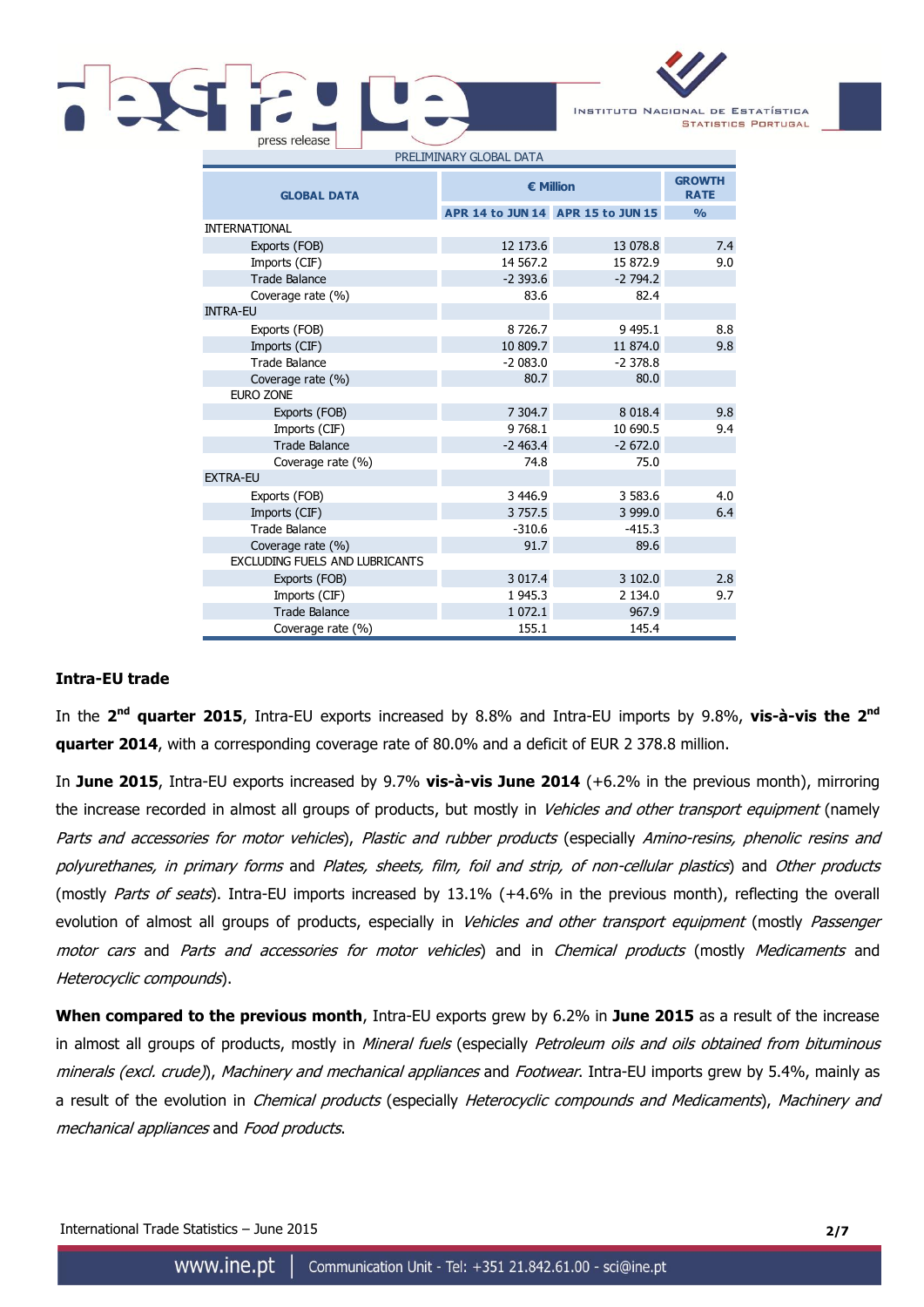



# **Extra-EU trade**

In the 2<sup>nd</sup> quarter 2015, vis-à-vis the 2<sup>nd</sup> quarter 2014, Extra-EU exports increased by 4.0% and imports by 6.4%, which resulted in a deficit of EUR 415.3 million and a coverage rate of 89.6%. Excluding Fuels and lubricants, Extra-EU exports grew by 2.8% and Extra-EU imports increased by 9.7%. Extra-EU trade balance, excluding these types of products, accounted for a EUR 967.9 million surplus, corresponding to a coverage rate of 145.4%.

In **June 2015**, exports to Third Countries increased by 7.1% **in comparison with June 2014** (-3.2% in the previous month), mainly reflecting the evolution registered in Vehicles and other transport equipment (mostly Passenger motor cars), Mineral products (especially Copper ores and concentrates) and Machinery and mechanical appliances (namely Liquid dielectric transformers, having a power handling capacity > 10.000 kVA and Instantaneous gas water heaters). Imports decreased by 13.4% (+10.3% in the previous month), as a result of the overall evolution of almost all groups of products, but mostly Mineral fuels (especially Fuel oils, Petroleum oils and those obtained from bituminous minerals, crude and Natural gas, liquefied).

In **June 2015**, Extra-EU exports increased by 12.8% **vis-à-vis May 2015**, due to the evolution of almost all groups of products, more so Vehicles and other transport equipment (mainly Passenger motor cars), Mineral products (essentially Copper ores and concentrates) and Mineral fuels (mostly Bituminous coal, whether or not pulverised, non-agglomerated and Medium oils and preparations, of petroleum or bituminous minerals). Imports decreased by 13.9%, essentially as a result of the evolution in Mineral fuels (mostly Petroleum oils and those obtained from bituminous minerals, crude and Fuel oils).

International Trade Statistics – June 2015 **3/7**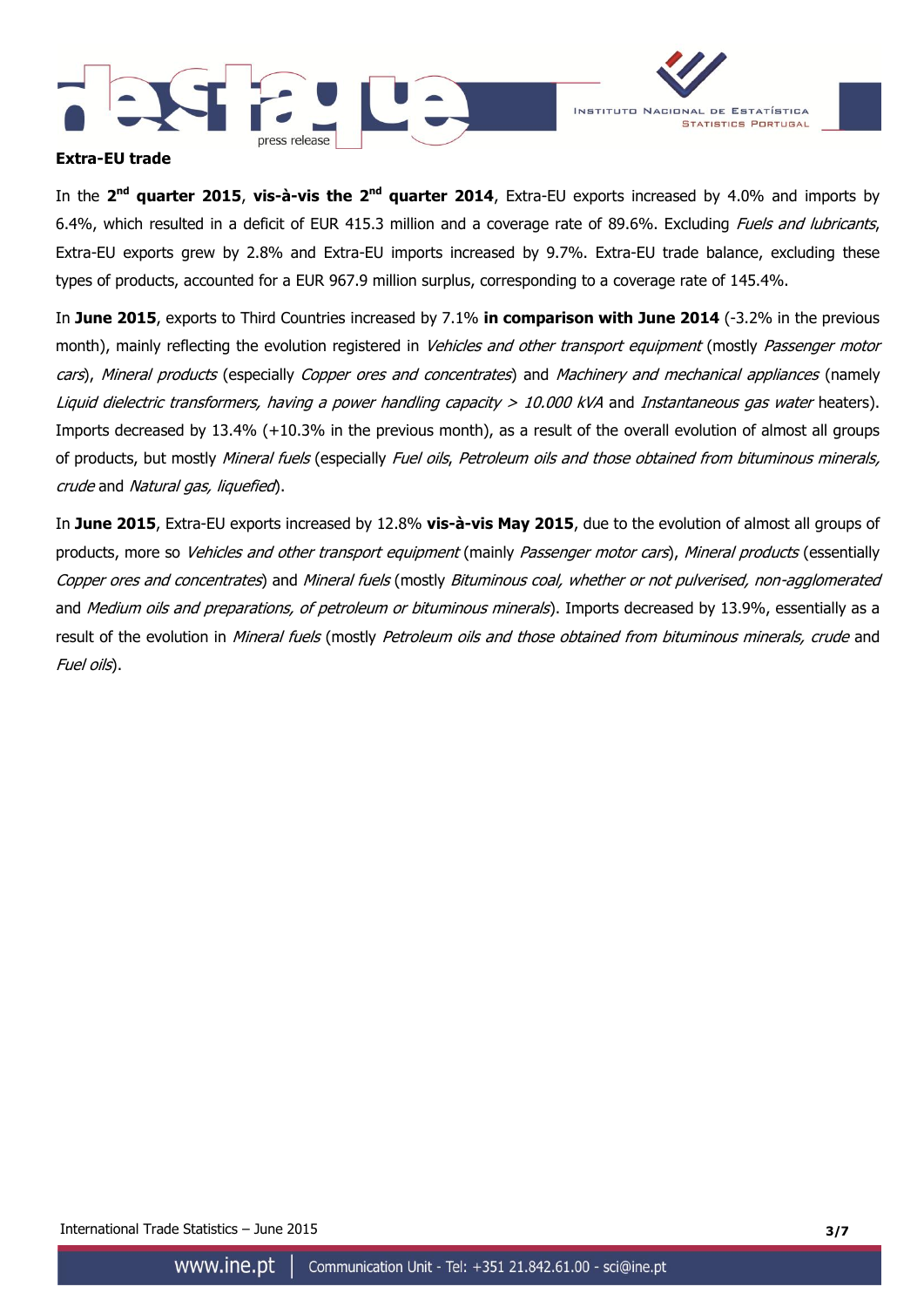| press release |                                    |        |
|---------------|------------------------------------|--------|
|               | <b>DDELTMINIADVALOMENTUM COATA</b> | $\sim$ |

INSTITUTO NACIONAL DE ESTATÍSTICA **STATISTICS PORTUGAL** 

| PRELIMINARY MONTHLY DATA - EXPORTS |           |         |                      |                           |                    |         |                    |                           |           |         |                    |                           |
|------------------------------------|-----------|---------|----------------------|---------------------------|--------------------|---------|--------------------|---------------------------|-----------|---------|--------------------|---------------------------|
|                                    |           |         | <b>INTERNATIONAL</b> |                           | <b>INTRA-EU</b>    |         |                    | <b>EXTRA-EU</b>           |           |         |                    |                           |
|                                    | € Million |         | <b>GROWTH RATE</b>   |                           | $\epsilon$ Million |         | <b>GROWTH RATE</b> |                           | € Million |         | <b>GROWTH RATE</b> |                           |
| <b>MONTH</b>                       |           |         |                      | $\frac{9}{0}$             |                    |         |                    | $\frac{0}{0}$             |           |         | $\frac{9}{0}$      |                           |
|                                    | 2014      | 2015    | Year-on-<br>year     | <b>Month-to-</b><br>month | 2014               | 2015    | Year-on-<br>year   | <b>Month-to-</b><br>month | 2014      | 2015    | Year-on-<br>year   | <b>Month-to-</b><br>month |
| <b>TOTAL</b>                       | 48 177    | 25 247  |                      |                           | 34 161             | 18 4 29 |                    |                           | 14 017    | 6818    |                    |                           |
| <b>JANUARY</b>                     | 3 9 2 9   | 3788    | $-3.6$               | 2.1                       | 2876               | 2812    | $-2.2$             | 9.9                       | 1 0 5 3   | 976     | $-7.3$             | $-15.2$                   |
| <b>FEBRUARY</b>                    | 3827      | 3 9 7 3 | 3.8                  | 4.9                       | 2 7 7 0            | 2 9 3 8 | 6.1                | 4.5                       | 1 0 5 7   | 1 0 3 4 | $-2.1$             | 6.0                       |
| <b>MARCH</b>                       | 3 9 5 2   | 4 4 0 8 | 11.5                 | 11.0                      | 2846               | 3 1 8 3 | 11.8               | 8.4                       | 1 1 0 5   | 1 2 2 4 | 10.8               | 18.4                      |
| APRIL                              | 3887      | 4 2 7 2 | 9.9                  | $-3.1$                    | 2 803              | 3 0 9 9 | 10.5               | $-2.7$                    | 1 0 8 4   | 1 1 7 3 | 8.2                | $-4.2$                    |
| MAY                                | 4 0 9 0   | 4 2 3 5 | 3.6                  | $-0.9$                    | 2 9 2 0            | 3 1 0 2 | 6.2                | 0.1                       | 1 170     | 1 1 3 3 | $-3.2$             | $-3.4$                    |
| <b>JUNE</b>                        | 4 1 9 6   | 4 5 7 2 | 9.0                  | 8.0                       | 3 0 0 4            | 3 2 9 5 | 9.7                | 6.2                       | 1 1 9 3   | 1 2 7 8 | 7.1                | 12.8                      |
| <b>JULY</b>                        | 4 4 7 6   |         |                      |                           | 3 195              |         |                    |                           | 1 2 8 1   |         |                    |                           |
| <b>AUGUST</b>                      | 3 2 5 0   |         |                      |                           | 2 1 9 1            |         |                    |                           | 1 0 5 8   |         |                    |                           |
| <b>SEPTEMBER</b>                   | 4 0 8 1   |         |                      |                           | 2 9 0 2            |         |                    |                           | 1 1 7 9   |         |                    |                           |
| <b>OCTOBER</b>                     | 4 6 3 6   |         |                      |                           | 3 1 2 5            |         |                    |                           | 1511      |         |                    |                           |
| <b>NOVEMBER</b>                    | 4 1 4 3   |         |                      |                           | 2 9 6 9            |         |                    |                           | 1 1 7 4   |         |                    |                           |
| <b>DECEMBER</b>                    | 3710      |         |                      |                           | 2 5 5 9            |         |                    |                           | 1 1 5 2   |         |                    |                           |



International Trade Statistics – June 2015 **4/7**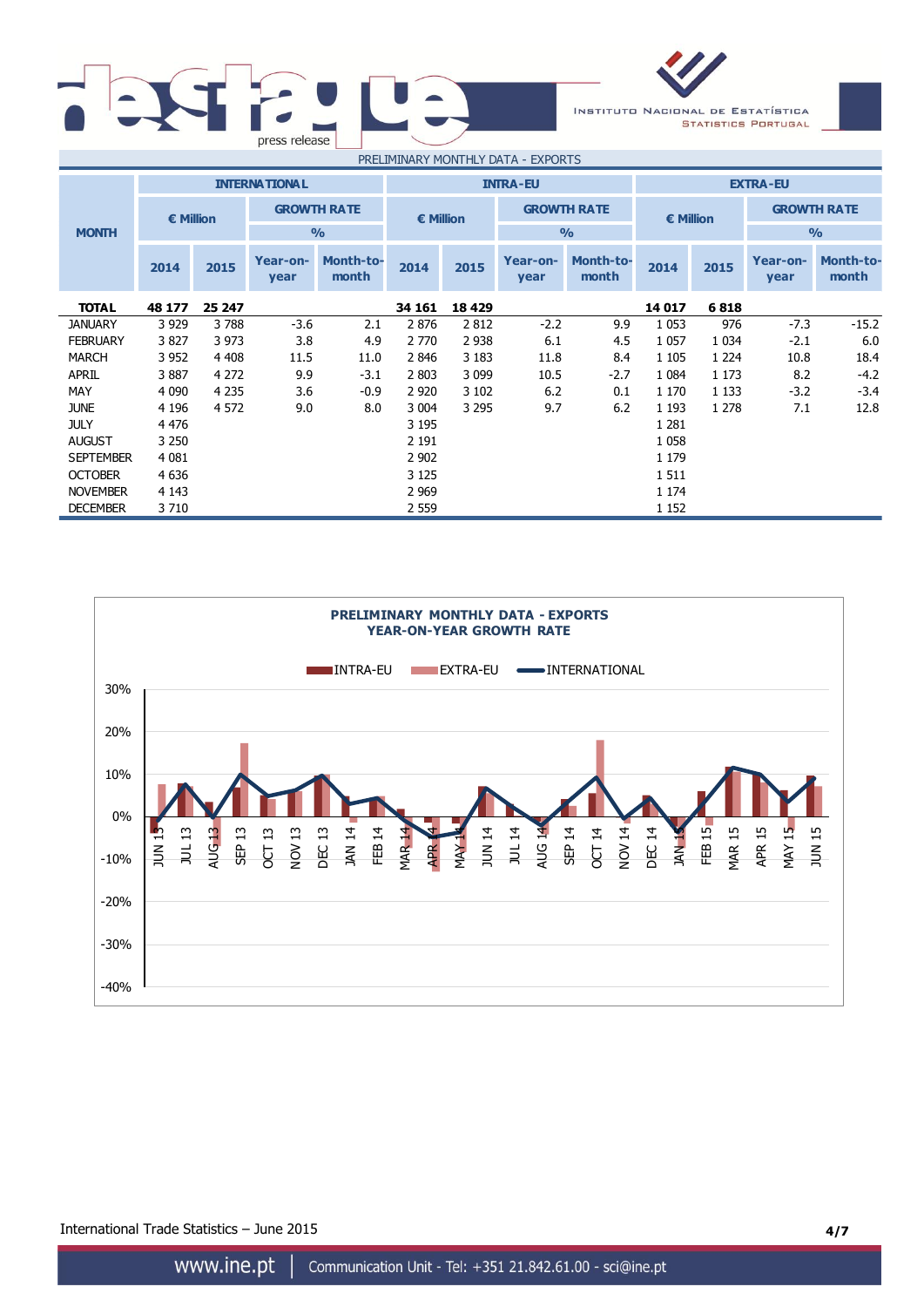

| PRELIMINARY MONTHLY DATA - IMPORTS |                                         |         |                    |                           |         |                    |                  |                           |         |                    |                  |                           |
|------------------------------------|-----------------------------------------|---------|--------------------|---------------------------|---------|--------------------|------------------|---------------------------|---------|--------------------|------------------|---------------------------|
|                                    | <b>INTERNATIONAL</b><br><b>INTRA-EU</b> |         |                    |                           |         |                    | <b>EXTRA-EU</b>  |                           |         |                    |                  |                           |
|                                    | <b>€ Million</b>                        |         | <b>GROWTH RATE</b> | $\epsilon$ Million        |         | <b>GROWTH RATE</b> |                  | € Million                 |         | <b>GROWTH RATE</b> |                  |                           |
| <b>MONTH</b>                       |                                         |         |                    | $\frac{0}{0}$             |         |                    |                  | $\frac{0}{0}$             |         |                    | $\frac{9}{0}$    |                           |
|                                    | 2014                                    | 2015    | Year-on-<br>year   | <b>Month-to-</b><br>month | 2014    | 2015               | Year-on-<br>year | <b>Month-to-</b><br>month | 2014    | 2015               | Year-on-<br>year | <b>Month-to-</b><br>month |
| <b>TOTAL</b>                       | 58 854                                  | 30 089  |                    |                           | 43 979  | 22 941             |                  |                           | 14875   | 7 1 4 8            |                  |                           |
| <b>JANUARY</b>                     | 4 9 2 0                                 | 4 4 2 1 | $-10.1$            | $-6.7$                    | 3 4 8 2 | 3 3 9 2            | $-2.6$           | $-5.3$                    | 1 4 3 7 | 1 0 2 9            | $-28.4$          | $-11.1$                   |
| <b>FEBRUARY</b>                    | 4 6 63                                  | 4 4 8 0 | $-3.9$             | 1.3                       | 3 5 4 1 | 3 5 4 5            | 0.1              | 4.5                       | 1 1 2 1 | 935                | $-16.7$          | $-9.2$                    |
| <b>MARCH</b>                       | 4755                                    | 5 3 1 5 | 11.8               | 18.7                      | 3 7 7 4 | 4 1 3 0            | 9.4              | 16.5                      | 981     | 1 1 8 5            | 20.9             | 26.9                      |
| <b>APRIL</b>                       | 4 5 24                                  | 5 2 4 9 | 16.0               | $-1.2$                    | 3 5 5 7 | 3 9 8 2            | 12.0             | $-3.6$                    | 968     | 1 2 6 7            | 31.0             | 6.9                       |
| MAY                                | 5 0 0 4                                 | 5 3 1 1 | 6.1                | 1.2                       | 3673    | 3843               | 4.6              | $-3.5$                    | 1 3 3 1 | 1468               | 10.3             | 15.8                      |
| <b>JUNE</b>                        | 5 0 3 9                                 | 5 3 1 3 | 5.4                | 0.0                       | 3 5 8 0 | 4 0 4 9            | 13.1             | 5.4                       | 1459    | 1 2 6 4            | $-13.4$          | $-13.9$                   |
| <b>JULY</b>                        | 5 4 1 2                                 |         |                    |                           | 3 9 1 1 |                    |                  |                           | 1 501   |                    |                  |                           |
| <b>AUGUST</b>                      | 4 1 3 6                                 |         |                    |                           | 2 9 61  |                    |                  |                           | 1 1 7 4 |                    |                  |                           |
| <b>SEPTEMBER</b>                   | 5 2 1 3                                 |         |                    |                           | 3 9 3 2 |                    |                  |                           | 1 2 8 1 |                    |                  |                           |
| <b>OCTOBER</b>                     | 5 5 0 9                                 |         |                    |                           | 4 1 9 0 |                    |                  |                           | 1 3 1 9 |                    |                  |                           |
| <b>NOVEMBER</b>                    | 4 9 4 0                                 |         |                    |                           | 3796    |                    |                  |                           | 1 1 4 5 |                    |                  |                           |
| <b>DECEMBER</b>                    | 4 7 4 0                                 |         |                    |                           | 3 5 8 2 |                    |                  |                           | 1 1 5 8 |                    |                  |                           |



International Trade Statistics – June 2015 **5/7**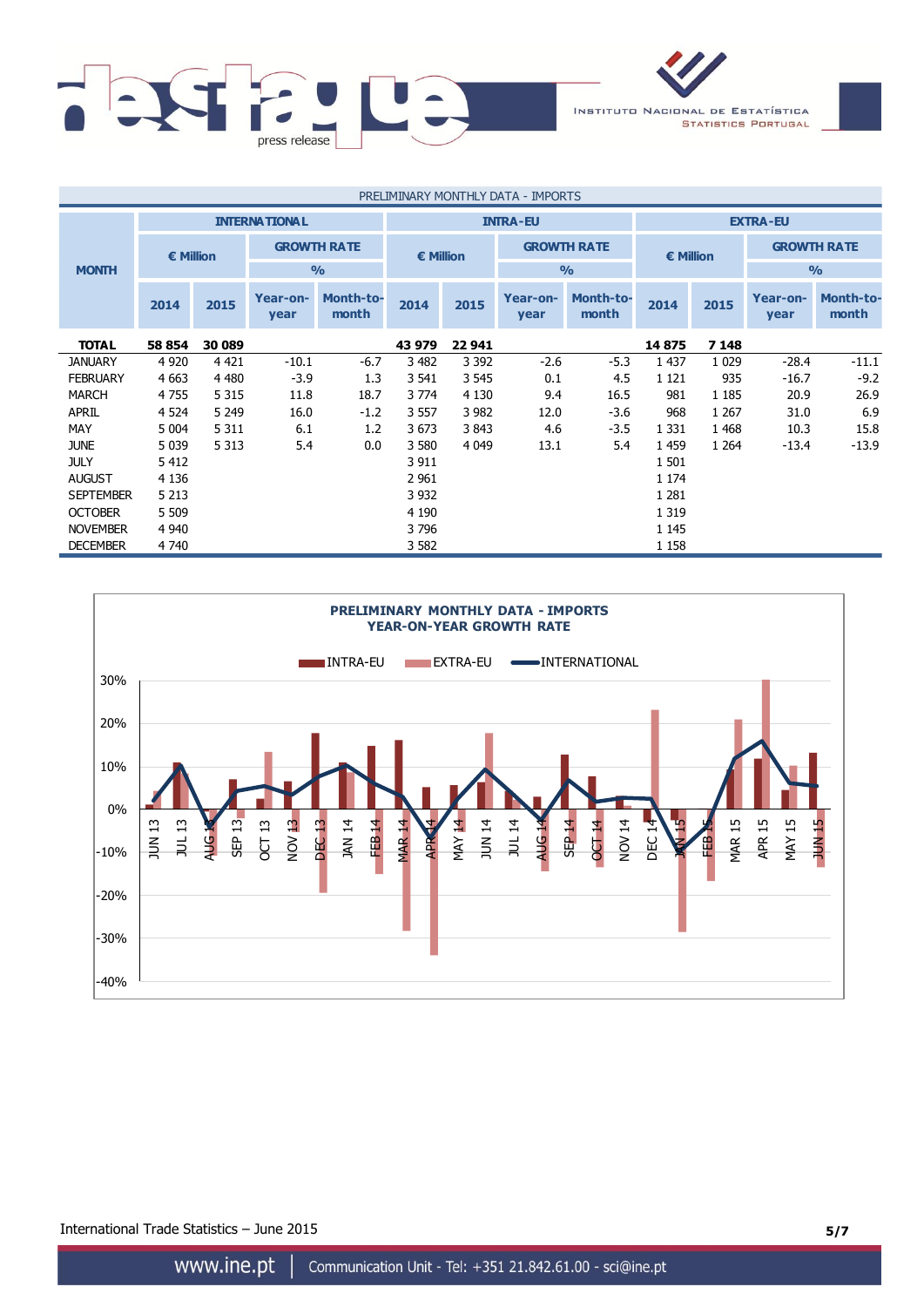



# **Broad Economic Categories**

In the 2<sup>nd</sup> quarter 2015, in comparison with the 2<sup>nd</sup> quarter 2014, with regard to exports there were increases in all categories. The largest increase was recorded in Fuels and lubricants (+26.3%), namely in Processed goods.

In the same period, with regard to **imports**, the emphasis went to the increases of 20.4% in Transport equipment and accessories, mostly in Passenger motor cars, and of 15.7% in Consumer goods.

| PRELIMINARY GLOBAL DATA                               |                      |                                      |                              |                    |                                      |                              |  |
|-------------------------------------------------------|----------------------|--------------------------------------|------------------------------|--------------------|--------------------------------------|------------------------------|--|
|                                                       | <b>INTERNATIONAL</b> |                                      |                              |                    |                                      |                              |  |
|                                                       |                      | <b>EXPORTS</b>                       |                              | <b>IMPORTS</b>     |                                      |                              |  |
| <b>BROAD ECONOMIC CATEGORIES</b>                      |                      | € Million                            | <b>GROWTH</b><br><b>RATE</b> | $\epsilon$ Million |                                      | <b>GROWTH</b><br><b>RATE</b> |  |
|                                                       | <b>APR 14</b>        | <b>APR 15</b><br>to JUN 14 to JUN 15 | O/2                          | <b>APR 14</b>      | <b>APR 15</b><br>to JUN 14 to JUN 15 | $\frac{O}{O}$                |  |
|                                                       |                      |                                      |                              |                    |                                      |                              |  |
| <b>FOOD AND BEVERAGES</b><br>PRIMARY                  | 1 1 9 6              | 1 2 4 9                              | 4.4                          | 1 9 0 9            | 2 0 9 4                              | 9.7                          |  |
| <b>PROCESSED</b>                                      | 318<br>877           | 368<br>880                           | 15.6<br>0.3                  | 831<br>1 0 7 8     | 915<br>1 1 7 8                       | 10.1<br>9.3                  |  |
| INDUSTRIAL SUPPLIES NOT ELSEWHERE SPECIFIED           | 4 2 0 8              | 4 4 4 9                              | 5.7                          | 4 2 7 0            | 4 5 6 4                              | 6.9                          |  |
| PRIMARY                                               | 351                  | 373                                  | 6.3                          | 432                | 440                                  | 1.8                          |  |
| <b>PROCESSED</b>                                      | 3857                 | 4 0 7 6                              | 5.7                          | 3837               | 4 1 2 4                              | 7.5                          |  |
| <b>FUELS AND LUBRICANTS</b>                           | 886                  | 1 1 1 9                              | 26.3                         | 2 4 5 0            | 2 4 2 9                              | $-0.8$                       |  |
| PRIMARY                                               | $\mathbf{0}$         | $\mathbf{0}$                         | $-5.8$                       | 1 7 4 4            | 1924                                 | 10.3                         |  |
| <b>PROCESSED</b>                                      | 886                  | 1 1 1 9                              | 26.3                         | 706                | 505                                  | $-28.5$                      |  |
| CAPITAL GOODS, AND PARTS AND ACCESSORIES THEREOF (1)  | 1 623                | 1 6 5 5                              | 2.0                          | 2 0 1 9            | 2 1 6 0                              | 7.0                          |  |
| CAPITAL GOODS (EXCEPT TRANSPORT EQUIPMENT)            | 1 0 2 2              | 994                                  | $-2.8$                       | 1 2 1 8            | 1 3 2 8                              | 9.0                          |  |
| PARTS AND ACCESSORIES                                 | 601                  | 661                                  | 10.1                         | 801                | 832                                  | 3.9                          |  |
| TRANSPORT EQUIPMENT AND PARTS AND ACCESSORIES THEREOF | 1 907                | 2 1 3 6                              | 12.0                         | 1 9 6 1            | 2 3 6 1                              | 20.4                         |  |
| PASSENGER MOTOR CARS                                  | 565                  | 640                                  | 13.4                         | 703                | 971                                  | 38.1                         |  |
| <b>OTHER</b>                                          | 270                  | 293                                  | 8.4                          | 279                | 305                                  | 9.3                          |  |
| PARTS AND ACCESSORIES                                 | 1 0 7 2              | 1 2 0 3                              | 12.2                         | 979                | 1 0 8 4                              | 10.8                         |  |
| CONSUMER GOODS NOT ELSEWHERE SPECIFIED                | 2 3 4 5              | 2 4 5 9                              | 4.9                          | 1956               | 2 2 6 3                              | 15.7                         |  |
| <b>DURABLE</b>                                        | 312                  | 316                                  | 1.4                          | 319                | 343                                  | 7.7                          |  |
| <b>SEMI-DURABLE</b>                                   | 1 2 3 6              | 1 2 8 3                              | 3.8                          | 718                | 788                                  | 9.9                          |  |
| NON-DURABLE                                           | 797                  | 860                                  | 7.9                          | 920                | 1 1 3 2                              | 23.0                         |  |
| <b>GOODS NOT ELSEWHERE SPECIFIED</b>                  | 9                    | 11                                   | 29.9                         | $\overline{2}$     | 2                                    | $-9.8$                       |  |
| (1) - EXCEPT TRANSPORT EQUIPMENT                      |                      |                                      |                              |                    |                                      |                              |  |